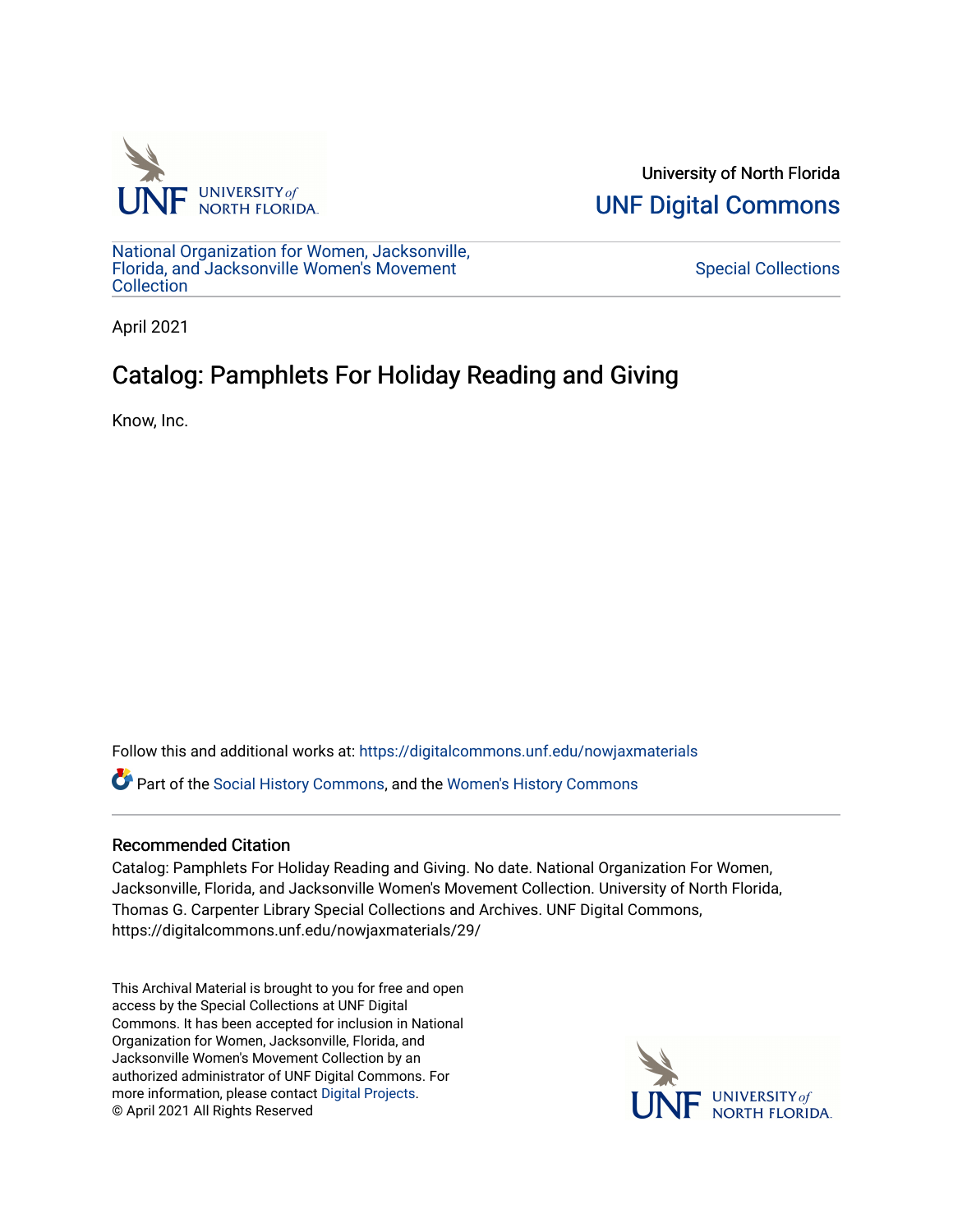

# **KNOW, INC.**

P.O. Box 86031, Pgh., Pa. 15221

### PAMPHLETS

FREEDOM OF THE PRESS BELONGS TO THOSE WHO OWN THE PRESS

## FOR HOLIDAY READING AND GIVING

**<sup>A</sup>**major reason we keep slugging away at the production and sale of pamphlets (even though they are 'labor intensive' and very possibly money-losers) is that we are convinced that a feminist can often lean hard enough on someone near and dear (or possibly just important) to her/him to get them to read one short piece. (Books **are** valuable for scholars and/or readers, but the most typical person cannot usually be induced to even start to read a whole book on a subject they [have been carefully trained to] believe they disagree with.) And sometimes the person who reads a good piece actually changes their behavior. So we urge you to support this endeavor to have the arguments readily available for those who need them by buying and giving.

With each year we acquire skills that make us better able to do what we are trying to do. We now have an inventory system so we know what sells best and we include in this mailing a list of our all time best sellers. We also include a copy of our latest NEW FROM KNOW -- articles added since the July 1974 catalogue. And finally, because we each get requests for what we like best, each of us has picked out our own all time favorite and written down why we especially like it, and listed a few more which we often recommend as 'favorite' if asked.

## KNOW'S BEST SELLERS,,,,,

| $Item$ # | Price  | Title and Author                                                                                                                                                                                                                                                                                                                                                                                                                |
|----------|--------|---------------------------------------------------------------------------------------------------------------------------------------------------------------------------------------------------------------------------------------------------------------------------------------------------------------------------------------------------------------------------------------------------------------------------------|
| 02704    | 40c    | Sex-Role Stereotypes & Clinical Judgments of Mental Health by Inge K. Broverman, Donald M. Broverman,<br>Frank R. Clarkson, Paul Rosenkrantz, Susan R. Vogel J. Consult & Clin. Psychol 1970, 34:1-7                                                                                                                                                                                                                            |
| 02805    | 50c    | "Sex Role Stereotype & Self-Concepts in College Students" by Paul Rosenkrant <sup>z</sup> , Helen Bee, Susan R.<br>Vogel, Inge Broverman, Donald Broverman J. Consult. & Clin. Psychol. 1968 32: 287-293                                                                                                                                                                                                                        |
| 02901    | 10c    | "Male Liberation" by Jack Sawyer Liberation, Fall 1970                                                                                                                                                                                                                                                                                                                                                                          |
| 03101    | 10c    | "Words that Oppress" by Jean Faust Women Speaking April, 1970 (Especially 'swear' words, obscenities.)                                                                                                                                                                                                                                                                                                                          |
| 03409    | 90c    | "The Legal Basis of the Sexual Caste System" by Jo Freeman Valparaiso Law Review Spring 1971                                                                                                                                                                                                                                                                                                                                    |
| 03903    | 30c    | "Sexist Counseling Must Stop" by Jo-Ann Evans Gardner Personnel & Guidance J. 1971 49:705-713<br>(Moderate in tone, summarizes goals of the movement - valuable for as-yet-not-feminist counselors.)                                                                                                                                                                                                                            |
| 05704    | 40c    | "Jesus Was a Feminist" by Leonard Swidler Catholic World 1/71 (The author argues that Jesus dis-<br>played "no negative attitudes toward women" and cites over a dozen texts which prove that "Jesus<br>vigorously promoted dignity and equality in  a very male dominated society." This reprint is very<br>comforting to Christian women and very useful in supporting arguments for change in Christian Church<br>practice.) |
| 06005    | 50c    | "Violence and the Masculine Mystique" by Lucy Komisar Washington Monthly, 7/70.                                                                                                                                                                                                                                                                                                                                                 |
| 06702    | 20c    | "Why Bright Women Fail" by Matina Horner Psychology Today, 11/69. (Research on achievement<br>motivation in women; much cited but increasingly of doubtful replicability.)                                                                                                                                                                                                                                                      |
| 07204    | 40c    | "Politics of Touch" by Nancy Henley APA Symposium, '70 (Brilliant, much cited research on dominance.)                                                                                                                                                                                                                                                                                                                           |
| 07802    | 20c    | "Politics of Housework" by Pat Mainardi Notes from the Second Year '70 (All-time classic.)                                                                                                                                                                                                                                                                                                                                      |
| 08103    | 30c    | "Depression in Middle Aged Women: Portnoy's Mother's Complaint" by Pauline Bart Trans-action 11-<br>12/70. (Fulfill your life's true role - and wind up broken-hearted, broke and deserted.)                                                                                                                                                                                                                                    |
| 08201    | 10c    | "Marriage & Psychotherapy" by Phyllis Chesler Radical Therapist, Summer 1970 (Compares these two<br>institutions' oppression of women and their role in social control.)                                                                                                                                                                                                                                                        |
| 09111    | \$1.00 | "Homogenizing the American Woman: The Power of an Unconscious Ideology" by Sandra Bem & Daryl Bem.<br>(Originally titled "Training the Woman to Know Her Place," this is the best introductory pamphlet.)                                                                                                                                                                                                                       |
| 09602    | 20c    | "Princess Valium Meets Shrink-think" by Sylvia Hartman Everywoman, 5/29/70.                                                                                                                                                                                                                                                                                                                                                     |
| 10103    | 30c    | "Women: The Next Great Moment in History is Theirs" by Vivian Gornick Village Voice, 11/69 (Well<br>written, appealingly personal, overview of contemporary responses to feminist stirring in late 60's.<br>Includes brief description of early NYC feminist activist groups.)                                                                                                                                                  |
| 11803    | 30c    | "The Myth of the Vaginal Orgasm" by Anne Koedt Notes from the Second Year, 1970 (The classic on the<br>topic of women's sexuality - a must for everyone, new or experienced in feminism, young or old, male<br>or female.)                                                                                                                                                                                                      |
| 13004    | 40c    | "Sexual Stereotypes Start Early" by Florence Howe Saturday Review, 10/16/71 (By the acknowledged<br>foremother of feminist curricular agitation, a revealing, readable, thought-provoking analysis.)                                                                                                                                                                                                                            |
| 13701    | 10c    | "Why I Want A Wife" by Judy Syfers Mother Lode, 1971 (The most convincing argument everywritten for<br>female caution about entering marriage and male appreciation of the worth of wives.)                                                                                                                                                                                                                                     |
| 14602    | 20c    | "A Woman's Place: An Analysis of the Roles Portrayed by Women in Magazine Advertisements" by Alice<br>E. Courtney and Sarah Wernick Lockeretz Journal of Marketing Research, Vol. VIII, 2/71.                                                                                                                                                                                                                                   |